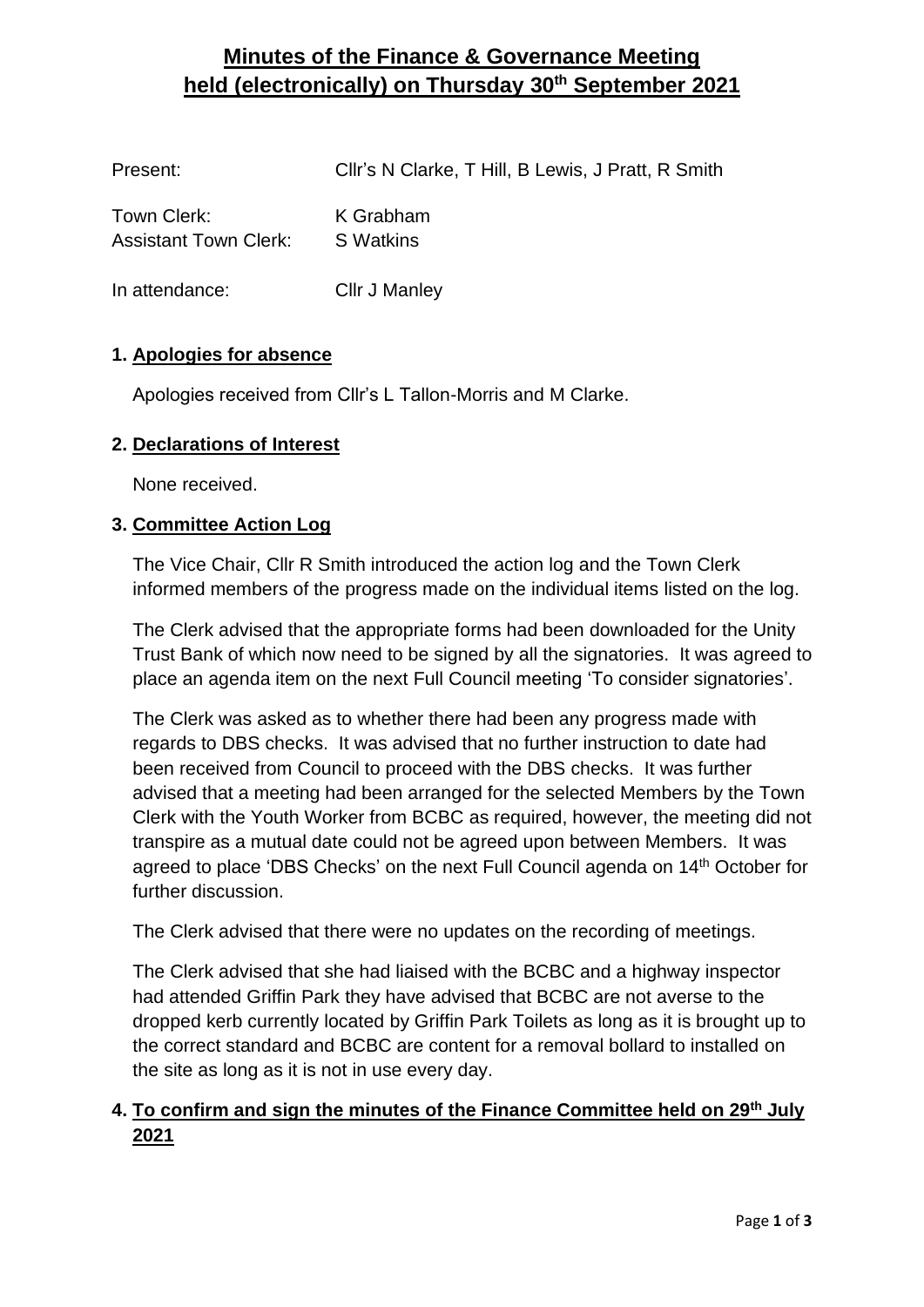# **Resolved: To confirm and sign the minutes as a true and accurate record of the Finance Committee meeting held on 29th July 2021.**

## **5. To consider item – Financial Regulations Update (Draft)**

 The Clerk advised that the Financial Regulations are updated annually to incorporate any changes required. It was further advised that the Clerk had liaised and worked alongside Cllr R Smith to update the current Town Council Financial Regulations.

It was advised that the Financial Regulations are usually reviewed and agreed by the Finance and Governance committee. However, Cllr Smith had confirmed that he was happy for the discussed amendments to be made to the document prior to being placed directly on the Full Council agenda for consideration.

The Clerk informed Members of all the amendments made to the current Financial Regulations.

The Clerk advised that a new e-mail address had been set up solely for companies to submit their Tenders and any tenders received will be opened by the Town Clerk and a Councillor.

Resolved: **To accept the amendments as outlined to Members and for the revised Financial Regulations document to be placed on the Full Council agenda for the scheduled meeting on 14th October 2021 for final approval.**

*Members voted to go into a closed session for the next agenda item. (Admissions to Meetings) Act 1960, in view of the confidential nature of the business about to be transacted, it is advisable in the public interest that the press and public are excluded from the next agenda item.* 

#### **6. Town Clerk Reports**

a) 2021-2022 Internal Audit Quotations

The Clerk introduced the report and asked members if there were any questions.

A concern was raised that only one Auditing company had quoted the same as last year and asked as to whether One Voice Wales could provide a list of Auditors in the area. The Clerk advised that OVW are not able to recommend any companies.

A question was raised as to the location of the Auditor who quoted and asked if the Town Clerk would be happy for Mr Hughes to undertake the internal audit remotely and if the quote would increase above £600 should travelling costs be